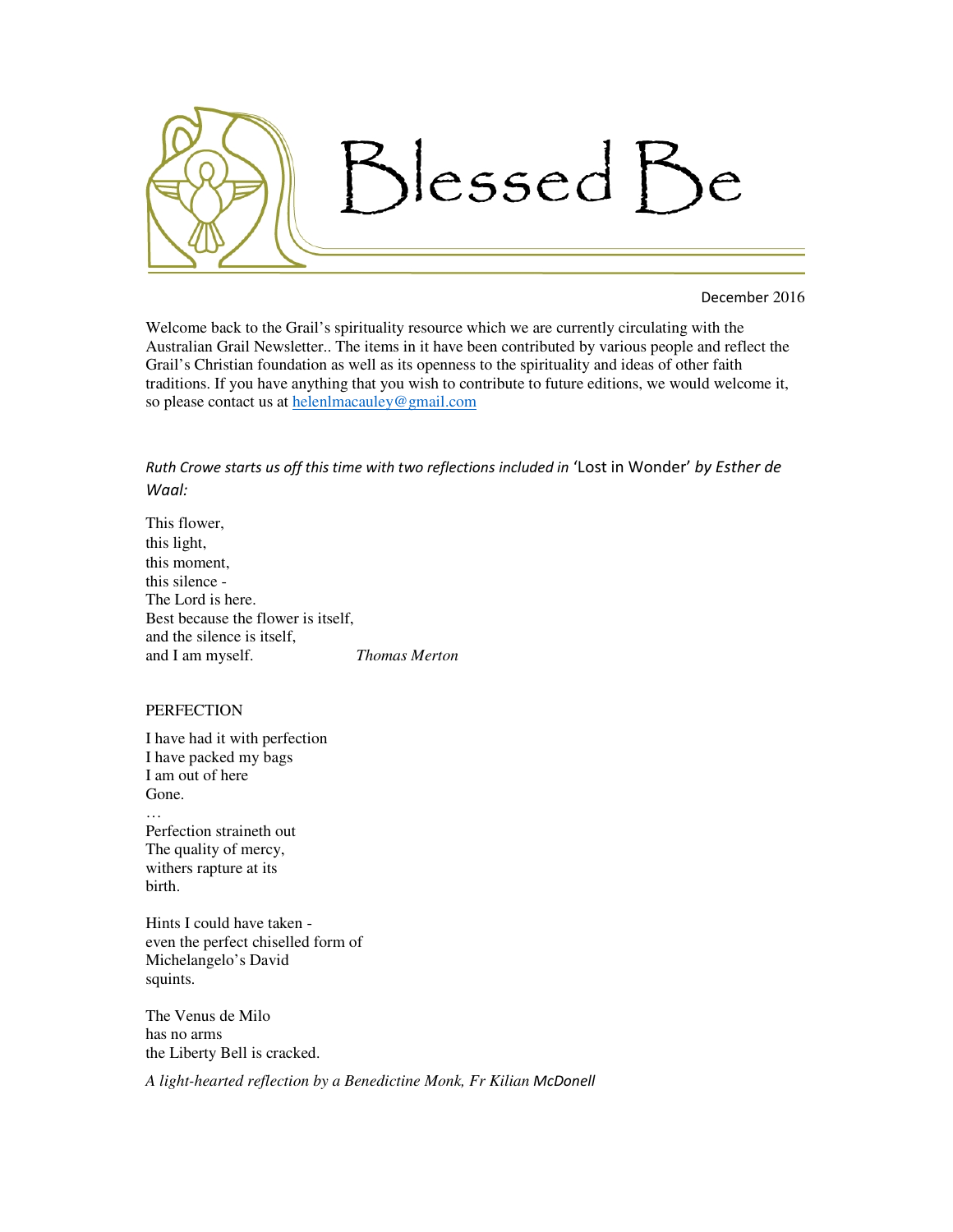*Tricia Gemmell has sent us some extracts from "Advent" in '*The Reed of God' *by Caryll Houselande:* 

Advent is the season of the secret, the secret of the growth of Christ, of Divine Love growing in silence.

It is the season of humility, silence, and growth.

For nine months Christ grew in His Mother's body. By His own will she formed Him from herself, from the simplicity of her daily life.

She had nothing to give Him but herself.

He asked for nothing else.

Working, eating, sleeping, she was forming His body from hers. His flesh and blood. From her humanity she gave Him His humanity.

All her experience of the world about her was gathered to Christ growing in her.

Looking upon the flowers, she gave Him human sight.

Talking with her neighbours she gave Him a human voice. The voice we still hear in the silence of souls saying: "Consider the lilies of the field."

Sleeping in her still room she gave Him the sleep of the child in the cradle, the sleep of the young man rocked in the storm-tossed boat.

Breaking and eating the bread, drinking the wine of the country, she gave Him His flesh and blood; she prepared the Host for the Mass.

This time of Advent is absolutely essential to our contemplation too.

If we have truly given our humanity to be changed into Christ, it is essential to us that we do not disturb this time of growth.

It is a time of darkness, of faith. We shall not see Christ's radiance in our lives yet; it is still hidden in our darkness; nevertheless, we must believe that He is growing in our lives; we must believe it so firmly that we cannot help relating everything, literally everything, to this almost incredible reality. This attitude it is which makes every moment of every day and night a prayer.

 When a woman is carrying a child, she develops a certain instinct of self-defence. It is not selfishness; it is not egoism. It is an absorption into the life within, a folding of self like a little tent around the child's frailty, a God-like instinct to cherish, and some day to bring forth, the life. A closing upon it like the petals of a flower closing upon the dew that shines in its heart. This is precisely the attitude we must have to Christ, the Life within us, in the Advent of our contemplation.

 It is not necessary at this stage of our contemplation to speak to others of the mystery of life growing in us. It is only necessary to give ourselves to that life, all that we are, to pray without ceasing, not by a continual effort to concentrate our minds but by a growing awareness that Christ is being formed in our lives from what we are. We must trust Him for this, because it is not a time to see His face, we must possess Him secretly and in darkness, as the earth possesses the seed. We must not try to force Christ's growth in us, but with a deep gratitude for the light burning secretly in our darkness, we must fold our concentrated love upon Him like earth, surrounding, holding, and nourishing the seed.

### *Now a piece from Jillian Morrison cited on* A Network of Grateful Living;

Enveloped in Your Light, may I be a beacon to those in search of Light. Sheltered in Your Peace, may I offer shelter to those in need of peace. Embraced by Your Presence, so may I be present to others.

*Rabbi Rami Shapiro*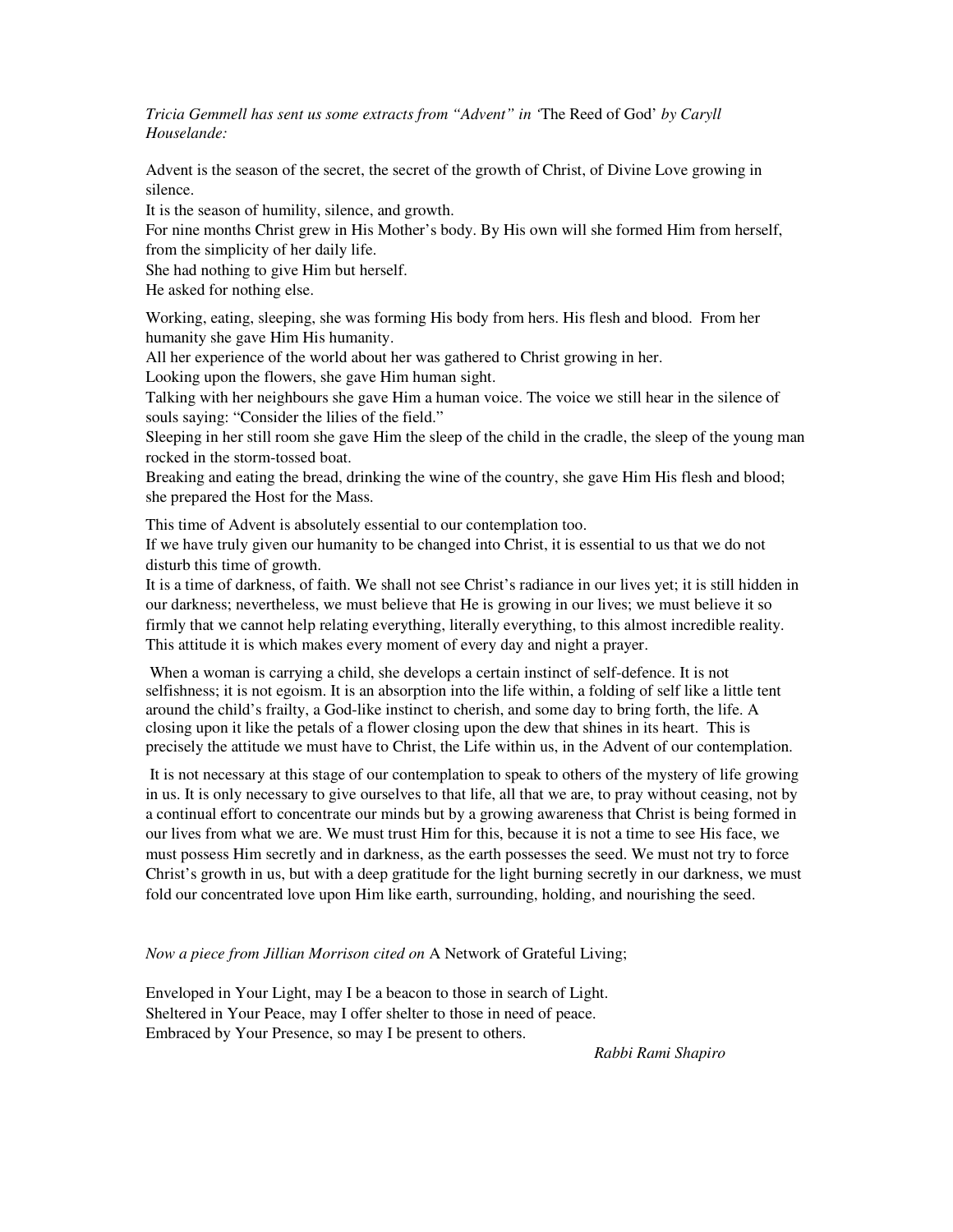# *A contribution from Sheila Hawthorn from* 'Visions of a Sacred Land' *by Carolyn McDade*

## THIS ANCIENT LOVE

Long before the night was born from darkness l long before the dawn rolled unsteady from fire long before she wrapped her scarlet arm around the hills there was a love this ancient love was born.

Long before the grass spotted green the bare hillside long before a wing unfolded to wind long before she wrapped her long blue arm around the sea there was a love this ancient love was born.

Long before a chain was forged from the hillside long before a voice uttered freedom's cry long before she wrapped her bleeding arms *around a child*  there was love this ancient love was born.

Long before the name of a God was spoken long before a cross was nailed from a tree long before she laid her arm of colours across the sky there was a love this ancient love was born.

Wakeful our night, slumbers our morning stubborn the grass sowing green wounded hills as we wrap our healing arms to hold what her arms held this ancient love, this aching love rolls on.

### *A traditional Jewish saying sent by Ruth Crowe:*

'On the Day of Judgement God will ask only one question: Did you enjoy my world? '

#### *Now two pieces from Alison Healey:*

'A Church that does not go out of itself, sooner or later sickens from the stale air of closed rooms. Even though, in going out, the Church risks running into accidents, I prefer, a thousand times over, a Church of accidents to a sick Church'.

 *Pope Francis, '*Letter to the bishops of Argentina'*, April 2013*